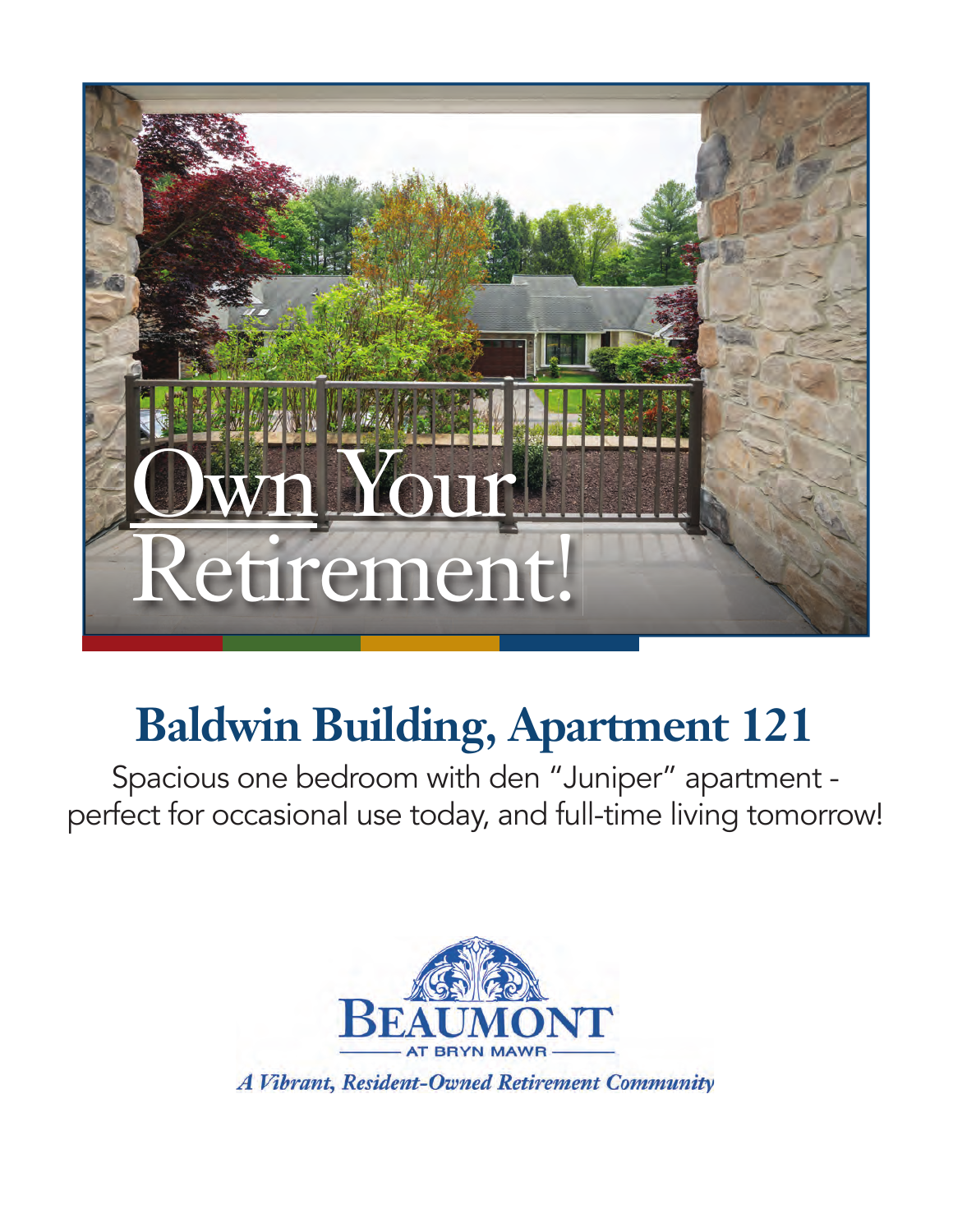

Tons of room to entertain friends in the main living/dining area.

**Come see your new 'piedà-terre' at Beaumont, a nationally-recognized 5-star Life Plan community!**

This spacious one bedroom plus den apartment is the perfect stopover between your other homes. Plus it will stand ready whenever you want to settle in full-time.

Beaumont is located in one of the nation's top medical corridors, and with easy airport, rail and highway access, it is the perfect jumpingoff point to anywhere in the world. Enjoy our fabulous amenities, schedule your medical appointments at your leisure, and close the door behind you when you're done - everything will be taken care of!

This large one bedroom with library/den offers a roomy 1,163 sq. ft. of living space, full bath, kitchen, fabulous balcony with southern exposure, and indoor parking.



Smart footprint with everything you need for occasional or permanent use.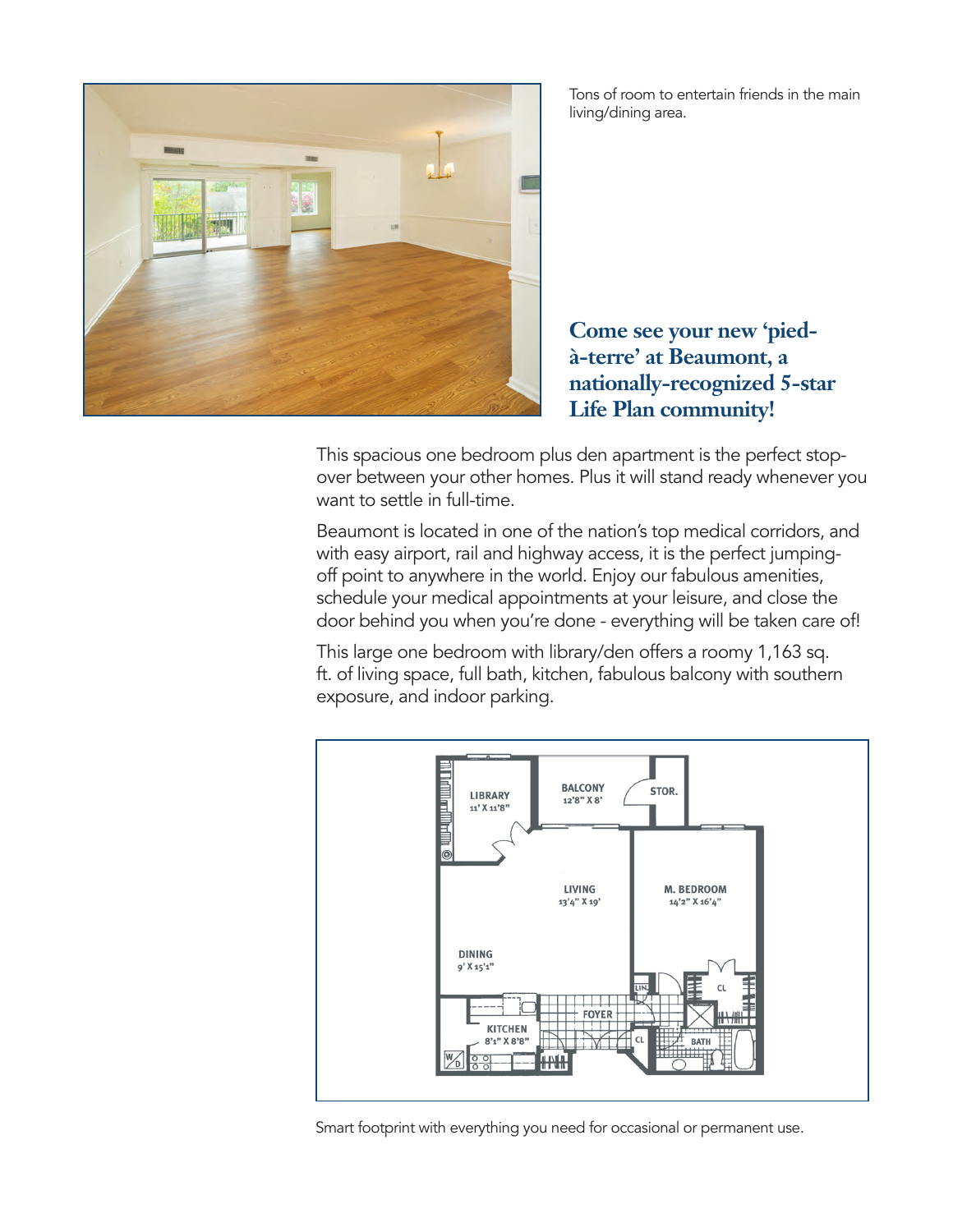

The spacious master bedroom, fit for a king (-sized bed).

## **Offered at only \$495,000\*, this apartment is ready for your personal touch!**

The all-inclusive monthly fee is \$5,540 for single occupancy, \$7,589 for double occupancy, plus a \$350 monthly capital assessment fee.

\*The offer price has been adjusted, and remains negotiable, to allow for the addition of a onetime special assessment of \$57,050 toward the Beaumont Campus Enhancement Project. During your tour, ask to see completed sections of Beaumont's stunning new campus look!



You'll need to go shopping if you want to fill this large walk-in closet.



Well-appointed kitchen is waiting for your culinary magic (or let our chef do the cooking for you).